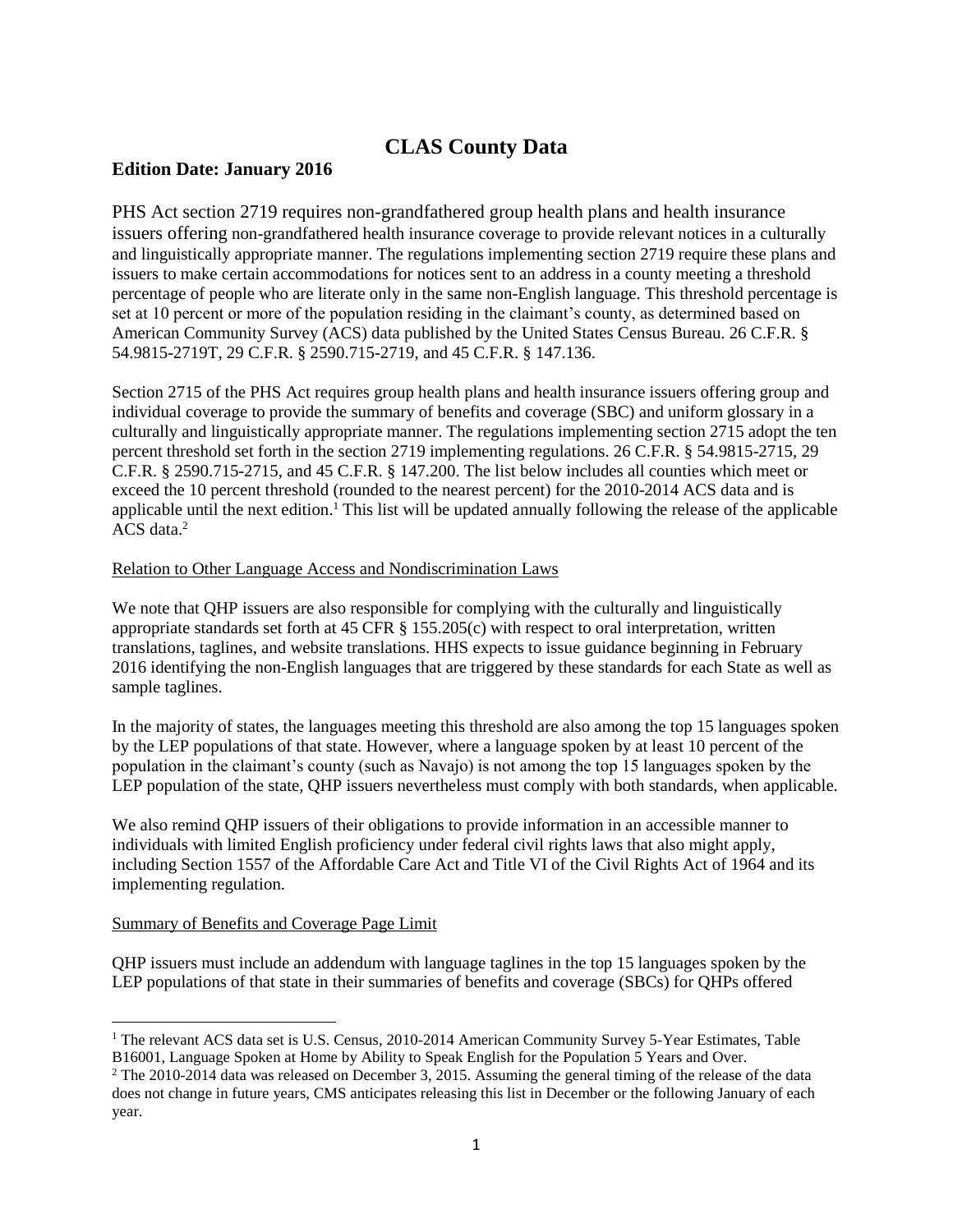through a Marketplace. Any additional taglines required under Public Health Service Act 2715 and its implementing regulations may also be included in this addendum. The addendum, which must only include tagline information required by language access standards for critical documents, will not count towards the four double-sided page limit for the SBC.

| <b>State</b>      | <b>County</b>             | <b>Chinese</b>                                      | <b>Navajo</b>            | <b>Spanish</b> | <b>Tagalog</b>           |
|-------------------|---------------------------|-----------------------------------------------------|--------------------------|----------------|--------------------------|
|                   |                           | Percentage                                          | Percentage               | Percentage     | Percentage               |
| Alabama           | <b>Franklin County</b>    | $\overline{\phantom{a}}$                            |                          | 10%            |                          |
| <b>Alaska</b>     | <b>Aleutians East</b>     | $\overline{\phantom{a}}$                            | $-$                      | 11%            | 22%                      |
|                   | <b>Borough</b>            |                                                     |                          |                |                          |
|                   | <b>Aleutians West</b>     | $\overline{\phantom{m}}$                            | $-$                      | $ \!-$         | 12%                      |
|                   | <b>Census Area</b>        |                                                     |                          |                |                          |
| Arizona           | <b>Apache County</b>      | $\overline{\phantom{a}}$                            | 10%                      | $\overline{a}$ | $\overline{a}$           |
|                   | <b>Santa Cruz County</b>  | $\overline{\phantom{a}}$                            | $\overline{\phantom{a}}$ | 30%            | $-$                      |
|                   | <b>Yuma County</b>        | $-$                                                 | $-$                      | 22%            | $\overline{\phantom{a}}$ |
| <b>Arkansas</b>   | <b>Sevier County</b>      | $-$                                                 | --                       | 15%            | $-$                      |
| <b>California</b> | <b>Colusa County</b>      | $\overline{\phantom{a}}$                            | $-$                      | 21%            | $-$                      |
|                   | <b>Fresno County</b>      | $\overline{\phantom{a}}$                            | $-$                      | 15%            | $-$                      |
|                   | <b>Glenn County</b>       | $\overline{\phantom{a}}$                            | $-$                      | 14%            | $-$                      |
|                   | <b>Imperial County</b>    | $\overline{\phantom{a}}$                            | $-$                      | 32%            | $-$                      |
|                   | <b>Kern County</b>        | $\overline{\phantom{a}}$                            | $-$                      | 16%            | $-$                      |
|                   | <b>Kings County</b>       | $\overline{\phantom{a}}$                            | $-$                      | 17%            | $-$                      |
|                   | <b>Los Angeles County</b> | $-$                                                 | --                       | 18%            | $-$                      |
|                   | <b>Madera County</b>      | $-$                                                 | $-$                      | 17%            | $\overline{\phantom{m}}$ |
|                   | <b>Merced County</b>      | $\overline{\phantom{a}}$                            | $-$                      | 19%            | $-$                      |
|                   | <b>Mono County</b>        | $\overline{\phantom{a}}$                            | $-$                      | 10%            | $-$                      |
|                   | <b>Monterey County</b>    | $\overline{\phantom{m}}$                            | $-$                      | 26%            | $-$                      |
|                   | <b>Napa County</b>        | $-$                                                 | $-$                      | 14%            | $-$                      |
|                   | <b>Orange County</b>      | $\overline{\phantom{a}}$                            | $-$                      | 12%            | $-$                      |
|                   | <b>Riverside County</b>   | $-$                                                 | $-$                      | 13%            | --                       |
|                   | <b>San Benito County</b>  | $-$                                                 | $-$                      | 17%            | $\overline{\phantom{a}}$ |
|                   | San Bernardino            | $\overline{\phantom{a}}$                            | $-$                      | 13%            | $-$                      |
|                   | County                    |                                                     |                          |                |                          |
|                   | <b>San Diego County</b>   | $\overline{\phantom{0}}$                            | $\overline{\phantom{a}}$ | 10%            | $-$                      |
|                   | <b>San Francisco</b>      | 12%                                                 | $-$                      | $-$            | $-$                      |
|                   | County                    |                                                     |                          |                |                          |
|                   | <b>San Joaquin County</b> |                                                     | $\overline{a}$           | 12%            | $-$                      |
|                   | Santa Barbara             | $\overline{\phantom{a}}$                            | $- -$                    | 16%            | $\overline{\phantom{m}}$ |
|                   | County                    |                                                     |                          |                |                          |
|                   | <b>Santa Cruz County</b>  | $\overline{\phantom{m}}$                            | $\overline{\phantom{a}}$ | 12%            | $\qquad \qquad -$        |
|                   | <b>Stanislaus County</b>  | $\hspace{0.05cm} -\hspace{0.05cm} -\hspace{0.05cm}$ | $-$                      | 13%            | --                       |

**Note:** Counties may have been added or removed compared to previous years based on changes in the data.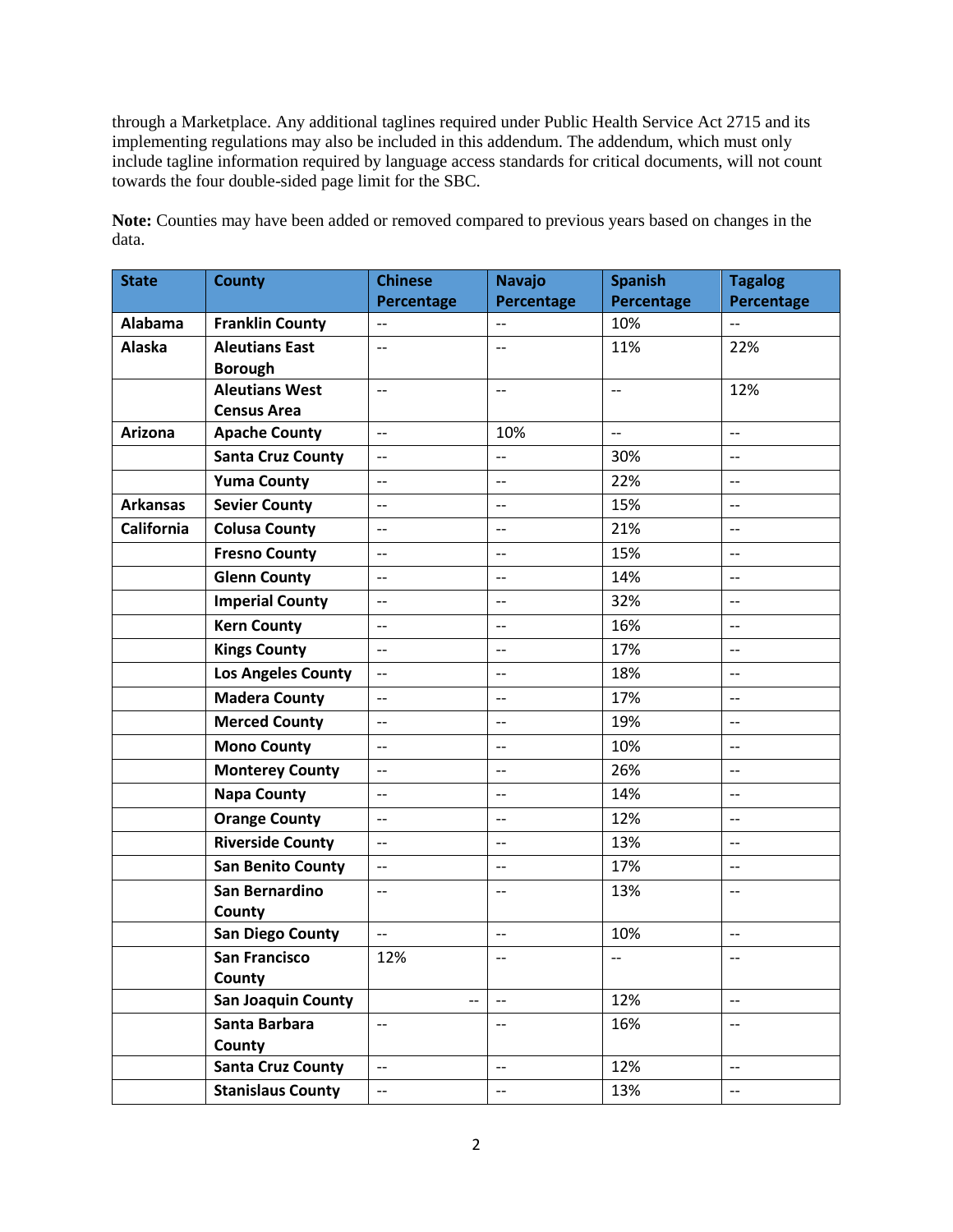|                 | <b>Sutter County</b>      | $-$                      | $-$                      | 10% | $-$                      |
|-----------------|---------------------------|--------------------------|--------------------------|-----|--------------------------|
|                 | <b>Tulare County</b>      | $\overline{\phantom{a}}$ | $-$                      | 22% | $\overline{a}$           |
|                 | <b>Ventura County</b>     | $\overline{\phantom{m}}$ | $-$                      | 14% | $-$                      |
|                 | <b>Yolo County</b>        | $\overline{\phantom{a}}$ | $-$                      | 10% | $-$                      |
| Colorado        | <b>Adams County</b>       | $\overline{\phantom{a}}$ | $\overline{\phantom{a}}$ | 10% | $\overline{\phantom{a}}$ |
|                 | <b>Costilla County</b>    | $-$                      | $\overline{\phantom{m}}$ | 12% | $\overline{\phantom{a}}$ |
|                 | <b>Eagle County</b>       | $-$                      |                          | 13% |                          |
|                 | <b>Morgan County</b>      | $\overline{\phantom{a}}$ | $\qquad \qquad -$        | 12% | $-$                      |
|                 | <b>Phillips County</b>    | $\overline{\phantom{a}}$ | $\qquad \qquad -$        | 13% | $-$                      |
|                 | <b>Saguache County</b>    | $-$                      | $-$                      | 11% | $-$                      |
| <b>Florida</b>  | <b>Collier County</b>     | $\qquad \qquad -$        | $\overline{\phantom{a}}$ | 12% | $\overline{\phantom{a}}$ |
|                 | <b>DeSoto County</b>      | $\overline{\phantom{a}}$ | $\qquad \qquad -$        | 19% | $\qquad \qquad -$        |
|                 | <b>Hardee County</b>      | $\overline{\phantom{a}}$ | $-$                      | 21% | $-$                      |
|                 | <b>Hendry County</b>      |                          | $-$                      | 24% | $-$                      |
|                 | <b>Miami-Dade County</b>  | $\overline{\phantom{a}}$ | $-$                      | 31% | $\overline{\phantom{m}}$ |
|                 | <b>Okeechobee County</b>  | $\overline{\phantom{a}}$ | $-$                      | 13% | $-$                      |
|                 | <b>Osceola County</b>     | $\overline{\phantom{a}}$ | $-$                      | 16% | $-$                      |
| Georgia         | <b>Atkinson County</b>    | $\overline{\phantom{a}}$ | $\qquad \qquad -$        | 10% | $\qquad \qquad -$        |
|                 | <b>Echols County</b>      | $\overline{\phantom{a}}$ | $-$                      | 15% | $-$                      |
|                 | <b>Hall County</b>        | $\overline{\phantom{a}}$ | $-$                      | 12% | $\qquad \qquad -$        |
|                 | <b>Stewart County</b>     | $-$                      | $-$                      | 14% | --                       |
|                 | <b>Whitfield County</b>   | $\overline{\phantom{a}}$ | $\overline{a}$           | 15% | $\overline{\phantom{a}}$ |
| Idaho           | <b>Cassia County</b>      | $\overline{\phantom{a}}$ | $\overline{\phantom{a}}$ | 10% | $\overline{\phantom{a}}$ |
|                 | <b>Clark County</b>       | $-$                      | $-$                      | 25% | $\overline{\phantom{a}}$ |
|                 | <b>Gooding County</b>     | $-$                      | $-$                      | 11% | $-$                      |
|                 | <b>Jerome County</b>      | $-$                      | $-$                      | 15% | $\overline{\phantom{a}}$ |
|                 | <b>Lincoln County</b>     | $\overline{\phantom{m}}$ | $-$                      | 15% | $\overline{\phantom{m}}$ |
|                 | <b>Minidoka County</b>    | $-$                      | $-$                      | 13% | $\overline{\phantom{a}}$ |
|                 | <b>Power County</b>       | $\overline{\phantom{m}}$ | $-$                      | 11% | $\overline{\phantom{a}}$ |
| <b>Illinois</b> | <b>Kane County</b>        | $\overline{\phantom{a}}$ | $\overline{\phantom{m}}$ | 13% | $\overline{\phantom{a}}$ |
| lowa            | <b>Buena Vista County</b> | $\overline{a}$           | $\overline{a}$           | 13% | $\overline{a}$           |
|                 | <b>Crawford County</b>    | $\overline{\phantom{a}}$ | $\overline{\phantom{m}}$ | 12% | $-$                      |
| <b>Kansas</b>   | <b>Edwards County</b>     | $\overline{\phantom{m}}$ | $\overline{\phantom{m}}$ | 10% | $-$                      |
|                 | <b>Finney County</b>      | $\overline{\phantom{m}}$ | $-$                      | 16% | $-$                      |
|                 | <b>Ford County</b>        | $\overline{\phantom{m}}$ | $\overline{\phantom{a}}$ | 18% | $- -$                    |
|                 | <b>Grant County</b>       | $-$                      | $\overline{\phantom{a}}$ | 18% | $-$                      |
|                 | <b>Hamilton County</b>    | $\overline{\phantom{m}}$ | $\overline{\phantom{a}}$ | 14% | $-$                      |
|                 | <b>Haskell County</b>     | $\overline{\phantom{a}}$ | $\overline{\phantom{0}}$ | 10% | $-$                      |
|                 | <b>Seward County</b>      | $\overline{\phantom{m}}$ | $\overline{\phantom{m}}$ | 27% | $\overline{\phantom{a}}$ |
|                 | <b>Stanton County</b>     | $\overline{\phantom{a}}$ | $\overline{\phantom{a}}$ | 15% | $\overline{a}$           |
|                 | <b>Stevens County</b>     | $\overline{\phantom{a}}$ | $\overline{\phantom{m}}$ | 13% | $-$                      |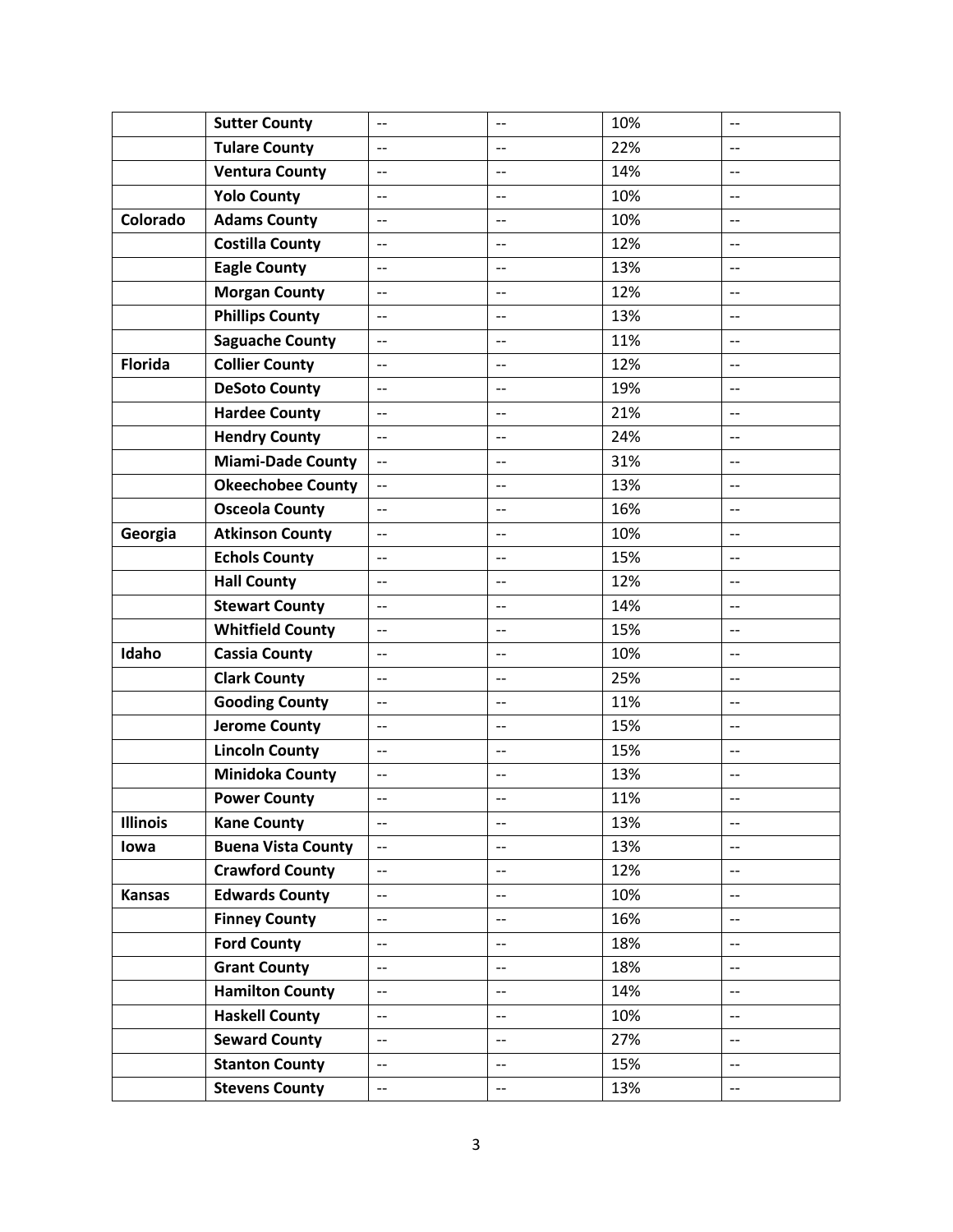|                                 | <b>Wyandotte County</b>                 | $\overline{\phantom{a}}$                            | $-$                      | 10% | $-$                                 |
|---------------------------------|-----------------------------------------|-----------------------------------------------------|--------------------------|-----|-------------------------------------|
| <b>Missouri</b>                 | <b>Sullivan County</b>                  | $\overline{\phantom{a}}$                            | $\overline{a}$           | 10% | $\overline{a}$                      |
| <b>Nebraska</b>                 | <b>Colfax County</b>                    | $\overline{\phantom{m}}$                            | $\overline{\phantom{m}}$ | 24% | $\overline{\phantom{a}}$            |
|                                 | <b>Dakota County</b>                    | $\overline{\phantom{a}}$                            | $-$                      | 14% | $-$                                 |
|                                 | <b>Dawson County</b>                    | $\overline{\phantom{a}}$                            | $\overline{\phantom{a}}$ | 16% | $\overline{\phantom{a}}$            |
|                                 | <b>Hall County</b>                      | $\overline{\phantom{a}}$                            | $\overline{\phantom{a}}$ | 10% | $\overline{\phantom{a}}$            |
| <b>Nevada</b>                   | <b>Clark County</b>                     | $-$                                                 | $-$                      | 10% |                                     |
| <b>New</b><br><b>Jersey</b>     | <b>Cumberland County</b>                | $-$                                                 | $-$                      | 10% | $\qquad \qquad -$                   |
|                                 | <b>Hudson County</b>                    | $\overline{\phantom{a}}$                            | $\qquad \qquad -$        | 18% | $\overline{\phantom{a}}$            |
|                                 | <b>Passaic County</b>                   | $\overline{\phantom{a}}$                            | $\qquad \qquad -$        | 16% | $\qquad \qquad -$                   |
|                                 | <b>Union County</b>                     | $\overline{\phantom{a}}$                            | $\overline{a}$           | 14% | $\overline{\phantom{a}}$            |
| <b>New</b><br><b>Mexico</b>     | <b>Chaves County</b>                    | $\overline{\phantom{a}}$                            | $\overline{\phantom{a}}$ | 12% | $- -$                               |
|                                 | Doña Ana County                         | $\overline{\phantom{a}}$                            | $\overline{\phantom{a}}$ | 15% | $\overline{\phantom{a}}$            |
|                                 | <b>Lea County</b>                       | $\overline{\phantom{a}}$                            | $-$                      | 13% | $\overline{a}$                      |
|                                 | <b>Luna County</b>                      | $\overline{\phantom{a}}$                            | $-$                      | 18% | $\overline{\phantom{m}}$            |
|                                 | <b>Mora County</b>                      | $\overline{\phantom{a}}$                            | $\qquad \qquad -$        | 15% | $\qquad \qquad -$                   |
|                                 | <b>San Miguel County</b>                | $\overline{\phantom{a}}$                            | $\overline{a}$           | 14% | $-$                                 |
|                                 | <b>Santa Fe County</b>                  | $\overline{\phantom{m}}$                            | $\overline{\phantom{a}}$ | 10% | $\qquad \qquad -$                   |
| <b>New York</b>                 | <b>Bronx County</b>                     | $\overline{\phantom{a}}$                            | $\qquad \qquad -$        | 21% | $\qquad \qquad -$                   |
|                                 | <b>New York County</b>                  | $\overline{\phantom{a}}$                            | $\qquad \qquad -$        | 10% | $\qquad \qquad -$                   |
|                                 | <b>Queens County</b>                    | $\overline{\phantom{a}}$                            | $-$                      | 12% | $-$                                 |
| <b>North</b><br><b>Carolina</b> | <b>Duplin County</b>                    | $\overline{\phantom{m}}$                            | $\overline{\phantom{m}}$ | 12% | --                                  |
| <b>Oklahoma</b>                 | <b>Harper County</b>                    | $\overline{\phantom{a}}$                            | $\overline{\phantom{a}}$ | 10% | $\overline{\phantom{a}}$            |
|                                 | <b>Texas County</b>                     | $\overline{\phantom{a}}$                            | $\overline{\phantom{a}}$ | 20% | $\overline{\phantom{a}}$            |
| Oregon                          | <b>Hood River County</b>                | $-$                                                 | $\overline{\phantom{m}}$ | 14% | $\overline{\phantom{a}}$            |
|                                 | <b>Morrow County</b>                    | $\overline{\phantom{a}}$                            | $\overline{a}$           | 15% | $-$                                 |
| <b>Puerto</b><br><b>Rico</b>    | <b>Adjuntas Municipio</b>               | $--$                                                | $\overline{\phantom{m}}$ | 87% | --                                  |
|                                 | <b>Aguada Municipio</b>                 | $\overline{\phantom{m}}$                            | $\overline{\phantom{a}}$ | 79% | $-$                                 |
|                                 | <b>Aguadilla Municipio</b>              | $\overline{\phantom{a}}$                            | $-$                      | 74% | $-$                                 |
|                                 | <b>Aguas Buenas</b><br><b>Municipio</b> | $\overline{\phantom{m}}$                            | $-$                      | 87% | $-$                                 |
|                                 | <b>Aibonito Municipio</b>               | $\overline{\phantom{m}}$                            | $\overline{\phantom{m}}$ | 86% | $-$                                 |
|                                 | Añasco Municipio                        | $\overline{\phantom{m}}$                            | $\overline{\phantom{m}}$ | 87% | $\overline{\phantom{a}}$            |
|                                 | <b>Arecibo Municipio</b>                | $\overline{\phantom{0}}$                            | $\overline{a}$           | 81% | $\overline{a}$                      |
|                                 | <b>Arroyo Municipio</b>                 | $\hspace{0.05cm} -\hspace{0.05cm} -\hspace{0.05cm}$ | $\overline{\phantom{a}}$ | 83% | $\hspace{0.05cm}$ $\hspace{0.05cm}$ |
|                                 | <b>Barceloneta</b><br><b>Municipio</b>  | $-$                                                 | $-$                      | 72% | $\overline{\phantom{m}}$            |
|                                 | <b>Barranquitas</b><br><b>Municipio</b> | $\overline{\phantom{a}}$                            | $\overline{\phantom{a}}$ | 88% | $-$                                 |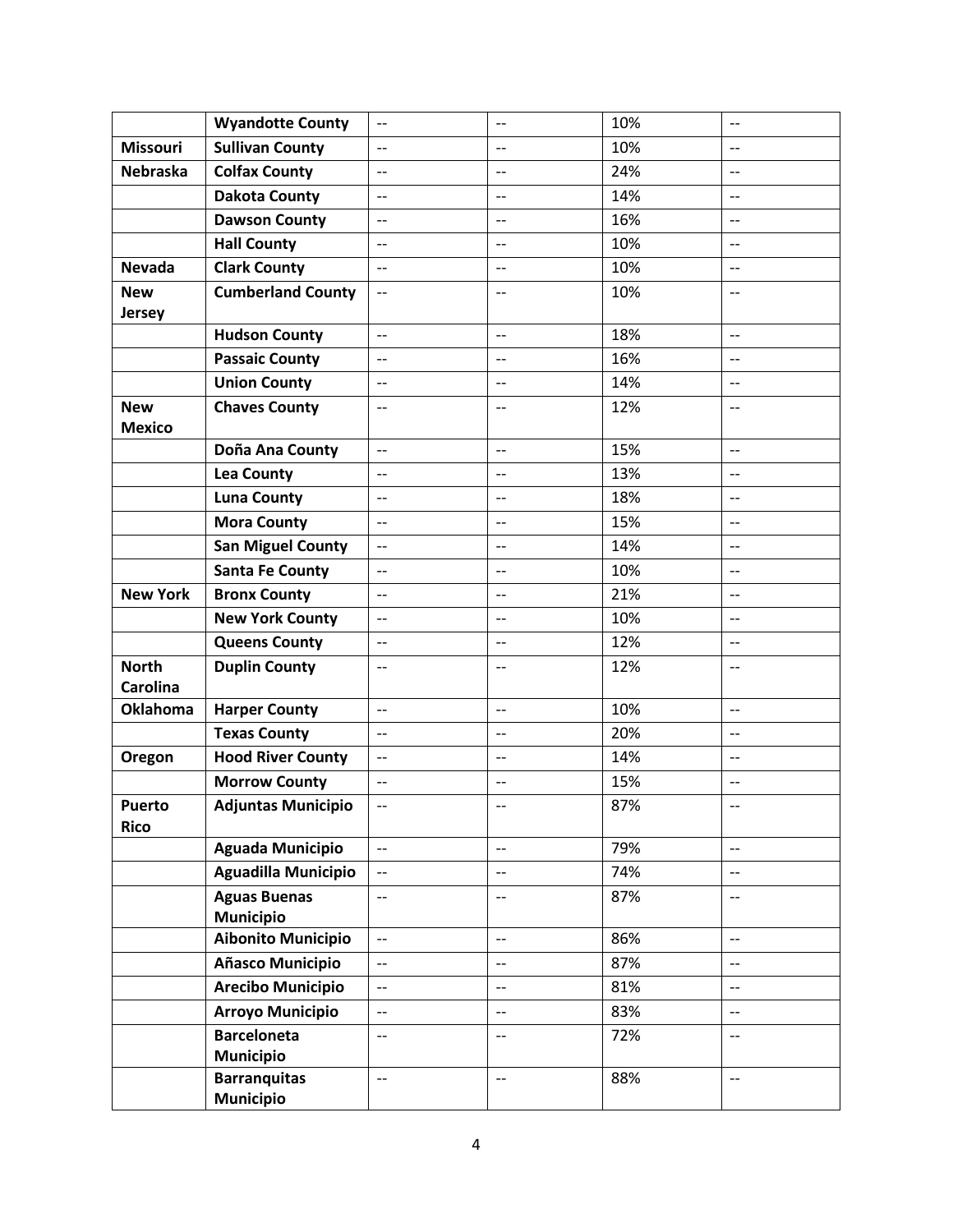| <b>Bayamón Municipio</b>                     | $\overline{\phantom{m}}$                             | $\qquad \qquad -$        | 76% | $\overline{\phantom{a}}$                             |
|----------------------------------------------|------------------------------------------------------|--------------------------|-----|------------------------------------------------------|
| Cabo Rojo                                    | $-$                                                  | $-$                      | 86% | $-$                                                  |
| <b>Municipio</b>                             |                                                      |                          |     |                                                      |
| <b>Caguas Municipio</b>                      | $\overline{\phantom{a}}$                             | $\overline{\phantom{a}}$ | 77% | $-$                                                  |
| <b>Camuy Municipio</b>                       | $\overline{\phantom{a}}$                             | $-$                      | 86% | $-$                                                  |
| <b>Canóvanas</b>                             | $\overline{\phantom{m}}$                             | $\overline{\phantom{m}}$ | 83% | $\overline{\phantom{m}}$                             |
| <b>Municipio</b>                             |                                                      |                          |     |                                                      |
| Carolina Municipio                           | $\overline{\phantom{a}}$                             | $\overline{\phantom{a}}$ | 74% | $\overline{\phantom{a}}$                             |
| Cataño Municipio                             | $\overline{\phantom{a}}$                             | $\overline{a}$           | 85% | $\overline{\phantom{a}}$                             |
| <b>Cayey Municipio</b>                       | $\overline{\phantom{m}}$                             | $-$                      | 87% | $-$                                                  |
| Ceiba Municipio                              | $\overline{a}$                                       | $-$                      | 74% | $-$                                                  |
| <b>Ciales Municipio</b>                      | $\overline{\phantom{a}}$                             | $-$                      | 88% | $\qquad \qquad -$                                    |
| <b>Cidra Municipio</b>                       | $\overline{\phantom{a}}$                             | $-$                      | 87% | $-$                                                  |
| <b>Coamo Municipio</b>                       | $-$                                                  | $-$                      | 77% | $-$                                                  |
| <b>Comerío Municipio</b>                     | $\overline{\phantom{a}}$                             | $\overline{\phantom{a}}$ | 88% | $\qquad \qquad -$                                    |
| <b>Corozal Municipio</b>                     | $\overline{\phantom{a}}$                             | $-$                      | 86% | $\overline{\phantom{a}}$                             |
| <b>Culebra Municipio</b>                     | $-$                                                  | $\overline{\phantom{m}}$ | 73% | --                                                   |
| <b>Dorado Municipio</b>                      | $-$                                                  | $-$                      | 73% | $-$                                                  |
| <b>Fajardo Municipio</b>                     | $\overline{\phantom{a}}$                             | $-$                      | 74% | $-$                                                  |
| <b>Florida Municipio</b>                     | $\overline{\phantom{a}}$                             | $-$                      | 82% | $\overline{\phantom{a}}$                             |
| <b>Guánica Municipio</b>                     | $\overline{\phantom{a}}$                             | $\overline{\phantom{a}}$ | 82% | $\overline{\phantom{a}}$                             |
| Guayama Municipio                            | $\overline{\phantom{a}}$                             | $\overline{\phantom{m}}$ | 84% | $\overline{\phantom{a}}$                             |
| Guayanilla                                   | $-$                                                  | $-$                      | 86% | $-$                                                  |
| <b>Municipio</b>                             |                                                      |                          |     |                                                      |
| Guaynabo                                     | $\overline{\phantom{a}}$                             | $ \!-$                   | 71% | $\overline{\phantom{m}}$                             |
| <b>Municipio</b>                             |                                                      |                          |     |                                                      |
| <b>Gurabo Municipio</b>                      | $\overline{\phantom{a}}$                             | $\overline{\phantom{a}}$ | 77% | $\qquad \qquad -$                                    |
| <b>Hatillo Municipio</b>                     | $\overline{\phantom{m}}$                             | $\overline{\phantom{m}}$ | 87% | $\overline{\phantom{m}}$                             |
| <b>Hormigueros</b>                           | $\overline{\phantom{a}}$                             | $-$                      | 76% | $-$                                                  |
| <b>Municipio</b><br><b>Humacao Municipio</b> | $\overline{\phantom{m}}$                             | $\overline{\phantom{a}}$ | 79% | $\qquad \qquad -$                                    |
| <b>Isabela Municipio</b>                     |                                                      |                          | 82% |                                                      |
|                                              | $\overline{\phantom{a}}$<br>$\overline{\phantom{a}}$ | $\overline{\phantom{m}}$ |     | $\overline{\phantom{a}}$<br>$\overline{\phantom{a}}$ |
| Jayuya Municipio                             |                                                      | $-$                      | 88% |                                                      |
| Juana Díaz<br><b>Municipio</b>               | $\hspace{0.05cm}$ $\hspace{0.05cm}$                  | $-\hbox{--}$             | 83% | $\hspace{0.05cm}$ – $\hspace{0.05cm}$                |
| <b>Juncos Municipio</b>                      | $\overline{\phantom{a}}$                             | $-$                      | 85% | $-$                                                  |
| Lajas Municipio                              | $\overline{\phantom{a}}$                             | $-$                      | 90% | $-$                                                  |
| <b>Lares Municipio</b>                       | $\overline{\phantom{m}}$                             | $\overline{\phantom{a}}$ | 89% | $- -$                                                |
| Las Marías                                   | $\overline{\phantom{m}}$                             | $-$                      | 89% | $-$                                                  |
| <b>Municipio</b>                             |                                                      |                          |     |                                                      |
| Las Piedras                                  | $\overline{\phantom{m}}$                             | $\overline{\phantom{m}}$ | 84% | $\overline{\phantom{a}}$                             |
| <b>Municipio</b>                             |                                                      |                          |     |                                                      |
| Loíza Municipio                              | $\overline{\phantom{a}}$                             | $\overline{\phantom{a}}$ | 89% | $\overline{\phantom{a}}$                             |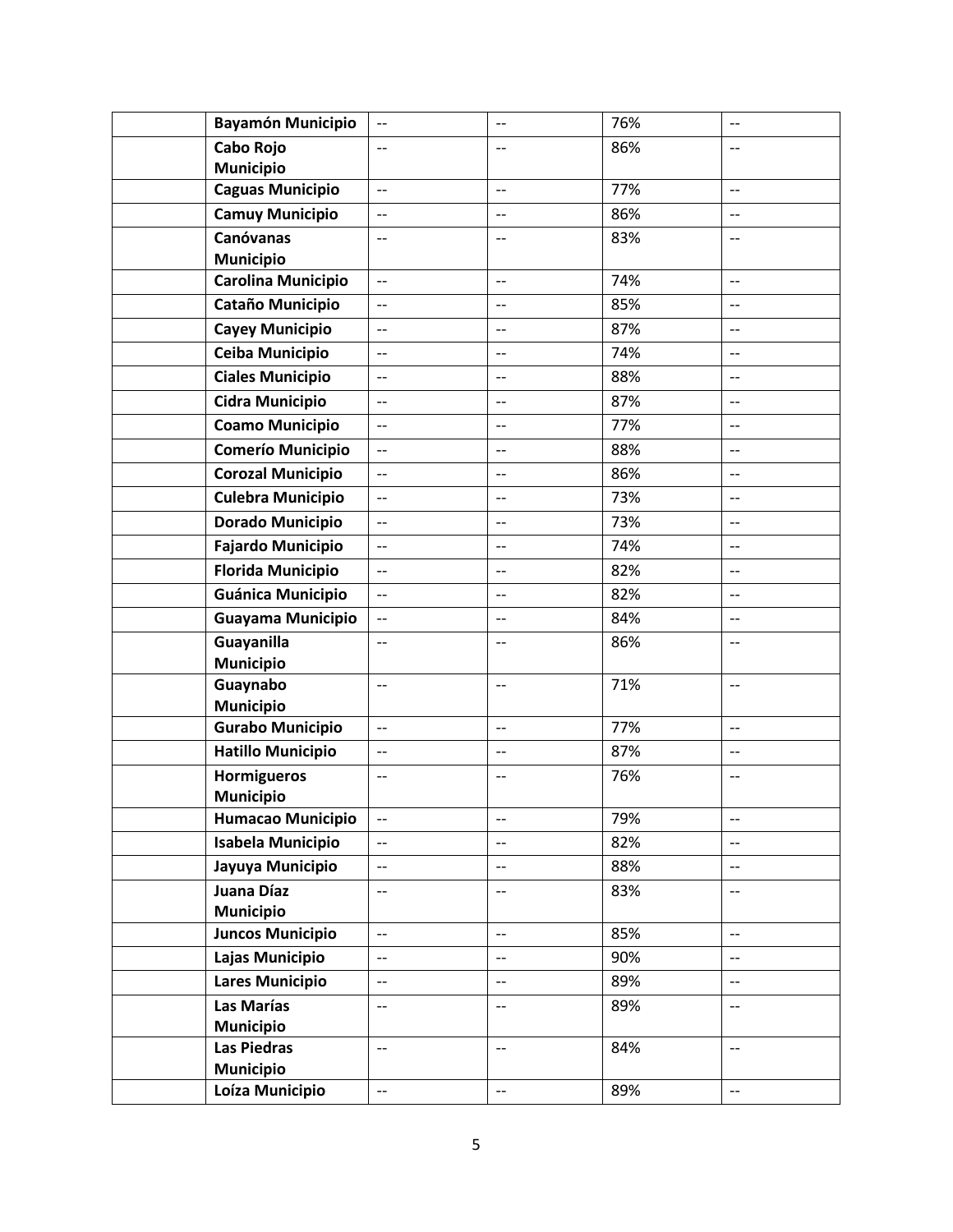|              | <b>Luquillo Municipio</b>                | $\overline{\phantom{a}}$ | $-$                      | 79% | $\overline{\phantom{m}}$ |
|--------------|------------------------------------------|--------------------------|--------------------------|-----|--------------------------|
|              | <b>Manatí Municipio</b>                  | $\overline{\phantom{0}}$ |                          | 78% |                          |
|              | <b>Maricao Municipio</b>                 | $\overline{\phantom{a}}$ | $-$                      | 91% | $\overline{\phantom{m}}$ |
|              | <b>Maunabo Municipio</b>                 | $\qquad \qquad -$        | $-$                      | 86% | --                       |
|              | Mayagüez<br><b>Municipio</b>             | $\overline{\phantom{a}}$ | $\qquad \qquad -$        | 75% | $-$                      |
|              | <b>Moca Municipio</b>                    | $\overline{\phantom{a}}$ | $\overline{\phantom{a}}$ | 83% | $\overline{\phantom{a}}$ |
|              | <b>Morovis Municipio</b>                 | $\overline{\phantom{a}}$ | $\overline{\phantom{a}}$ | 88% | $\overline{\phantom{a}}$ |
|              | Naguabo Municipio                        | $-$                      | $-$                      | 83% | $-$                      |
|              | Naranjito Municipio                      |                          | $\overline{a}$           | 88% | $-$                      |
|              | <b>Orocovis Municipio</b>                | $\overline{\phantom{m}}$ | $-$                      | 89% | $-$                      |
|              | <b>Patillas Municipio</b>                | $\overline{\phantom{a}}$ | $-$                      | 86% | $-$                      |
|              | Peñuelas Municipio                       | $\overline{\phantom{0}}$ | $\overline{\phantom{a}}$ | 86% | $\overline{\phantom{a}}$ |
|              | <b>Ponce Municipio</b>                   | $\overline{\phantom{a}}$ | $-$                      | 79% | $\overline{\phantom{a}}$ |
|              | Quebradillas<br><b>Municipio</b>         | $\overline{\phantom{a}}$ |                          | 84% |                          |
|              | <b>Rincón Municipio</b>                  | $\overline{a}$           | $-$                      | 73% | $-$                      |
|              | <b>Río Grande</b><br><b>Municipio</b>    | $\qquad \qquad -$        | $-$                      | 81% | $-$                      |
|              | Sabana Grande<br><b>Municipio</b>        | $\overline{\phantom{a}}$ | $\overline{\phantom{m}}$ | 81% | $\overline{\phantom{m}}$ |
|              | <b>Salinas Municipio</b>                 | $\overline{\phantom{0}}$ | $-$                      | 78% | $\overline{\phantom{a}}$ |
|              | San Germán<br><b>Municipio</b>           | $\overline{\phantom{a}}$ | $\qquad \qquad -$        | 83% | $\qquad \qquad -$        |
|              | San Juan Municipio                       | $\overline{\phantom{a}}$ | $\overline{\phantom{a}}$ | 70% | $\overline{\phantom{a}}$ |
|              | San Lorenzo<br><b>Municipio</b>          | $\overline{\phantom{a}}$ |                          | 86% |                          |
|              | San Sebastián<br><b>Municipio</b>        | $\overline{\phantom{a}}$ | $\overline{\phantom{m}}$ | 87% | $\overline{\phantom{m}}$ |
|              | Santa Isabel<br><b>Municipio</b>         | $-$                      | $-$                      | 73% | $\overline{\phantom{a}}$ |
|              | <b>Toa Alta Municipio</b>                | $\overline{\phantom{m}}$ | $- -$                    | 80% | $-\hbox{--}$             |
|              | Toa Baja Municipio                       | $-$                      | $-$                      | 78% | $-$                      |
|              | <b>Trujillo Alto</b><br><b>Municipio</b> | $-$                      | $-$                      | 77% | $-$                      |
|              | <b>Utuado Municipio</b>                  | $\overline{\phantom{a}}$ | $-$                      | 85% | $-$                      |
|              | Vega Alta Municipio                      | $\overline{\phantom{0}}$ | $-$                      | 79% | $-$                      |
|              | Vega Baja Municipio                      | $\overline{\phantom{a}}$ | $\overline{\phantom{m}}$ | 71% | $\overline{\phantom{m}}$ |
|              | <b>Vieques Municipio</b>                 | $-$                      | $-$                      | 86% | --                       |
|              | <b>Villalba Municipio</b>                | $-$                      | $-$                      | 87% | --                       |
|              | Yabucoa Municipio                        | $-$                      | $-$                      | 84% | $-$                      |
|              | <b>Yauco Municipio</b>                   | $\overline{\phantom{m}}$ | $-$                      | 81% | $-$                      |
| <b>Texas</b> | <b>Andrews County</b>                    | $\overline{\phantom{a}}$ | $\overline{\phantom{m}}$ | 12% | $\overline{\phantom{m}}$ |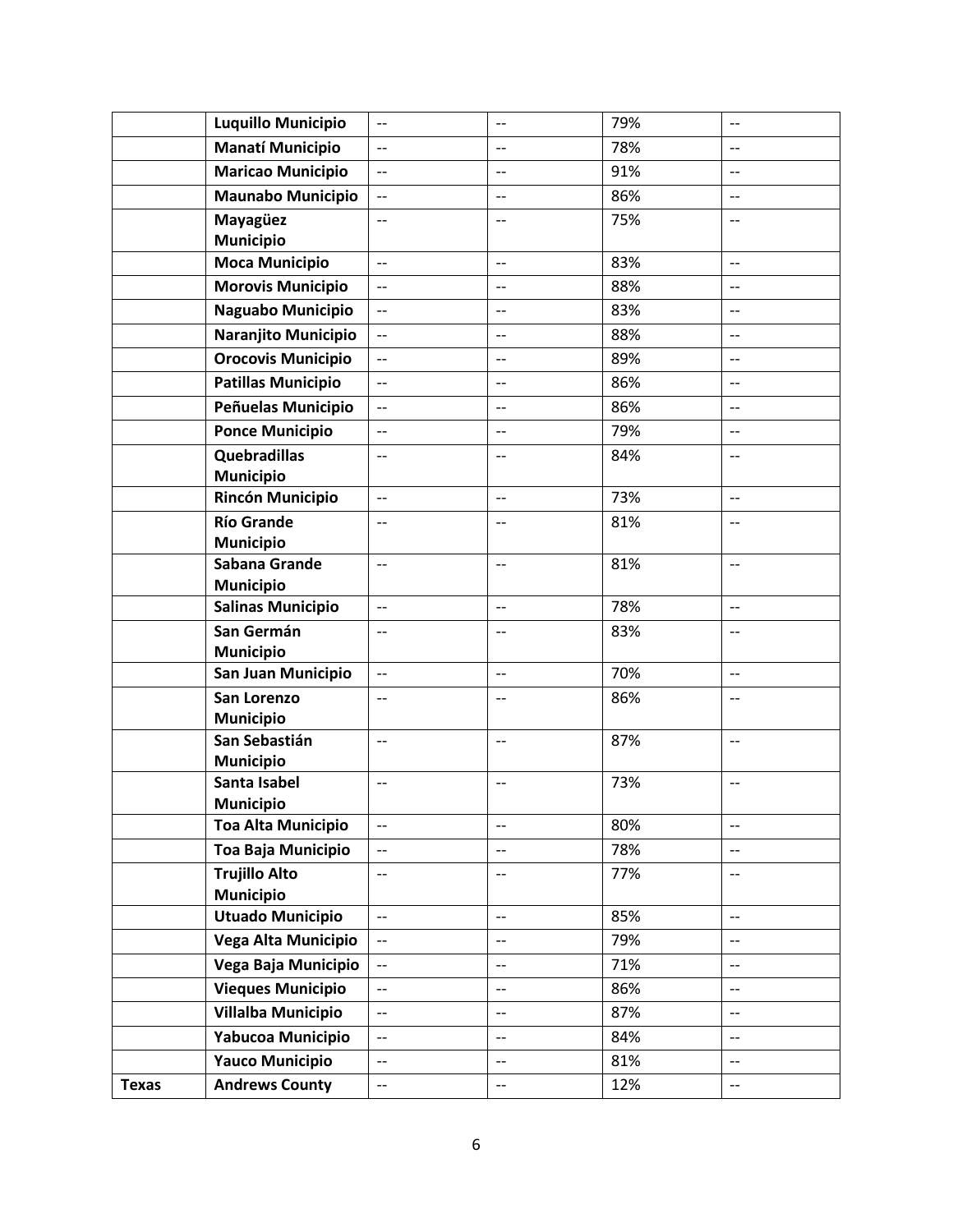| <b>Atascosa County</b>   | $\overline{\phantom{a}}$ | $\overline{\phantom{m}}$ | 13% | $\overline{\phantom{m}}$ |
|--------------------------|--------------------------|--------------------------|-----|--------------------------|
| <b>Bailey County</b>     |                          |                          | 21% |                          |
| <b>Bastrop County</b>    | $\overline{\phantom{a}}$ | $-$                      | 10% | $\overline{\phantom{m}}$ |
| <b>Bexar County</b>      | $\overline{\phantom{a}}$ | $\qquad \qquad -$        | 11% | $-$                      |
| <b>Briscoe County</b>    | $\overline{\phantom{a}}$ | $\overline{\phantom{a}}$ | 10% | $\overline{\phantom{a}}$ |
| <b>Brooks County</b>     | $\overline{\phantom{a}}$ | $\qquad \qquad -$        | 17% | $\qquad \qquad -$        |
| <b>Cameron County</b>    | $\overline{\phantom{0}}$ | $\overline{a}$           | 30% | $\overline{\phantom{a}}$ |
| <b>Camp County</b>       | $\overline{\phantom{0}}$ | $-$                      | 12% | $-$                      |
| <b>Castro County</b>     | $\overline{\phantom{a}}$ | $-$                      | 19% | $-$                      |
| <b>Cochran County</b>    | $\overline{\phantom{a}}$ | $-$                      | 18% | $-$                      |
| Collingsworth            | $\overline{\phantom{a}}$ | $-$                      | 13% | $\overline{\phantom{a}}$ |
| County                   |                          |                          |     |                          |
| <b>Concho County</b>     | $\overline{\phantom{a}}$ | $\overline{\phantom{a}}$ | 26% | $\overline{\phantom{a}}$ |
| <b>Crane County</b>      | $\overline{\phantom{m}}$ | $-$                      | 18% | $-$                      |
| <b>Crockett County</b>   |                          |                          | 12% |                          |
| <b>Crosby County</b>     | $\overline{\phantom{a}}$ | $\overline{\phantom{a}}$ | 11% | $\qquad \qquad -$        |
| <b>Culberson County</b>  | $-$                      | $\qquad \qquad -$        | 14% | --                       |
| <b>Dallam County</b>     | $\overline{\phantom{a}}$ | $\qquad \qquad -$        | 11% | $\overline{\phantom{a}}$ |
| <b>Dallas County</b>     | $\overline{\phantom{a}}$ | $\overline{\phantom{a}}$ | 17% | $\overline{\phantom{a}}$ |
| <b>Dawson County</b>     | $\overline{\phantom{a}}$ | $\qquad \qquad -$        | 12% | $\qquad \qquad -$        |
| <b>Deaf Smith County</b> | $\overline{\phantom{a}}$ | $-$                      | 18% | $\overline{\phantom{a}}$ |
| <b>Dimmit County</b>     | $\overline{\phantom{0}}$ | $\overline{a}$           | 20% | $-$                      |
| <b>Duval County</b>      | $\overline{\phantom{a}}$ | $-$                      | 15% | $\overline{\phantom{m}}$ |
| <b>Ector County</b>      | $\overline{\phantom{a}}$ | $\overline{\phantom{a}}$ | 14% | $\overline{\phantom{a}}$ |
| <b>Edwards County</b>    | $\overline{\phantom{a}}$ | $\overline{a}$           | 11% | $\overline{\phantom{a}}$ |
| <b>El Paso County</b>    | $\overline{\phantom{a}}$ | $-$                      | 30% | $-$                      |
| <b>Frio County</b>       | $\overline{\phantom{0}}$ | $-$                      | 17% | $-$                      |
| <b>Gaines County</b>     | $\overline{\phantom{a}}$ | $-$                      | 13% | $-$                      |
| <b>Garza County</b>      | $\overline{\phantom{m}}$ | $\overline{\phantom{m}}$ | 39% | --                       |
| <b>Glasscock County</b>  | $\overline{\phantom{m}}$ | $-$                      | 13% | $-$                      |
| <b>Gonzales County</b>   | $\qquad \qquad -$        | $\overline{\phantom{a}}$ | 12% | $\qquad \qquad -$        |
| <b>Hale County</b>       | $\overline{\phantom{a}}$ | $-$                      | 11% | $-$                      |
| <b>Hansford County</b>   | $\overline{\phantom{a}}$ | $-$                      | 16% | $-$                      |
| <b>Harris County</b>     | $-$                      | $\overline{\phantom{0}}$ | 17% | $-$                      |
| <b>Haskell County</b>    | $\overline{\phantom{a}}$ | $\overline{\phantom{a}}$ | 13% | $\overline{\phantom{a}}$ |
| <b>Hemphill County</b>   | $\overline{\phantom{a}}$ | $-$                      | 11% | $-$                      |
| <b>Hidalgo County</b>    | $\overline{\phantom{m}}$ | $\overline{\phantom{a}}$ | 31% | $\overline{\phantom{a}}$ |
| <b>Howard County</b>     | $\overline{\phantom{a}}$ | $\overline{\phantom{m}}$ | 10% | $\overline{\phantom{a}}$ |
| <b>Hudspeth County</b>   | $\overline{\phantom{0}}$ | $-$                      | 35% | $-$                      |
| <b>Jeff Davis County</b> | $\overline{\phantom{a}}$ | $\overline{\phantom{a}}$ | 10% | $\overline{\phantom{m}}$ |
| <b>Jim Hogg County</b>   | $\overline{\phantom{a}}$ | $-$                      | 16% | $-$                      |
| <b>Jim Wells County</b>  | $\overline{\phantom{a}}$ | $\overline{\phantom{a}}$ | 12% | $\overline{\phantom{a}}$ |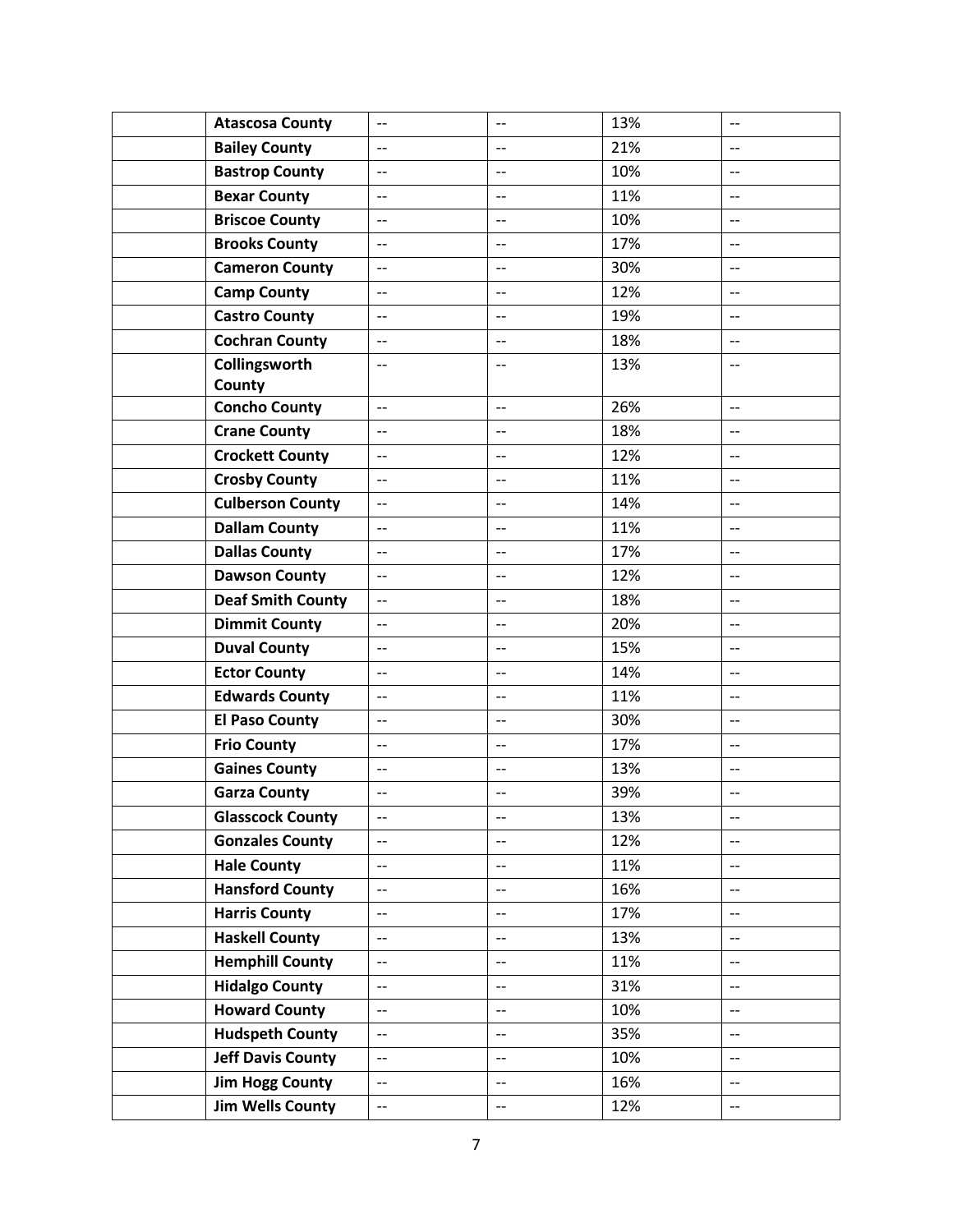| <b>Karnes County</b>    | $-$                      | $-$                      | 10% | $-$                      |
|-------------------------|--------------------------|--------------------------|-----|--------------------------|
| <b>Kenedy County</b>    | $-$                      |                          | 28% |                          |
| <b>King County</b>      | $-$                      | $\overline{\phantom{m}}$ | 12% | $-$                      |
| <b>Kinney County</b>    | $\overline{\phantom{a}}$ | $-$                      | 12% | $-$                      |
| <b>Kleberg County</b>   | $-$                      | $\overline{a}$           | 12% | $-$                      |
| <b>Knox County</b>      | $\overline{\phantom{m}}$ | $\qquad \qquad -$        | 10% | $-$                      |
| La Salle County         | $\overline{\phantom{a}}$ | $\overline{a}$           | 24% | $-$                      |
| <b>Lamb County</b>      | $\overline{\phantom{a}}$ | $-$                      | 12% | $-$                      |
| <b>Limestone County</b> | $-$                      | $-$                      | 13% | $-$                      |
| <b>Lipscomb County</b>  | $\overline{\phantom{a}}$ | $\qquad \qquad -$        | 10% | --                       |
| <b>Martin County</b>    | $\overline{\phantom{a}}$ | $-$                      | 10% | $-$                      |
| <b>Matagorda County</b> | $\overline{\phantom{a}}$ | $\overline{a}$           | 12% | $\overline{\phantom{a}}$ |
| <b>Maverick County</b>  | $-$                      | $-$                      | 45% | --                       |
| <b>McMullen County</b>  |                          |                          | 14% |                          |
| <b>Menard County</b>    | $-$                      | $-$                      | 10% | $\qquad \qquad -$        |
| <b>Midland County</b>   | $-$                      | $-$                      | 10% | --                       |
| <b>Moore County</b>     | $\overline{\phantom{a}}$ | $-$                      | 18% | $-$                      |
| <b>Navarro County</b>   | $\overline{\phantom{a}}$ | $\qquad \qquad -$        | 11% | $-$                      |
| <b>Nueces County</b>    | $\overline{\phantom{a}}$ | $-$                      | 10% | $-$                      |
| <b>Ochiltree County</b> | $\overline{\phantom{a}}$ | $-$                      | 19% | $-$                      |
| <b>Parmer County</b>    | $-$                      | $-$                      | 23% | $-$                      |
| <b>Pecos County</b>     | $\overline{\phantom{a}}$ | $-$                      | 14% | --                       |
| <b>Presidio County</b>  | $\overline{\phantom{a}}$ | $\overline{a}$           | 37% | $-$                      |
| <b>Reagan County</b>    | $\overline{\phantom{a}}$ | $\overline{a}$           | 22% | $-$                      |
| <b>Reeves County</b>    | $-$                      | $-$                      | 23% | --                       |
| <b>San Saba County</b>  | $\overline{\phantom{a}}$ | $-$                      | 10% | $-$                      |
| <b>Sherman County</b>   | $\overline{\phantom{m}}$ | $\overline{\phantom{m}}$ | 14% | $-$                      |
| <b>Starr County</b>     | $\overline{\phantom{m}}$ | $\overline{\phantom{m}}$ | 51% | $\overline{\phantom{a}}$ |
| <b>Sterling County</b>  | $\overline{\phantom{a}}$ | $-$                      | 12% | $-$                      |
| <b>Sutton County</b>    | $\overline{\phantom{a}}$ | $\overline{\phantom{a}}$ | 15% | $-$                      |
| <b>Terry County</b>     | $\overline{\phantom{a}}$ | $\overline{\phantom{a}}$ | 12% | $-$                      |
| <b>Titus County</b>     | $\overline{\phantom{m}}$ | $\overline{\phantom{m}}$ | 20% | $-$                      |
| <b>Travis County</b>    | $\overline{\phantom{m}}$ | $-$                      | 11% | $-$                      |
| <b>Upton County</b>     | $\overline{\phantom{m}}$ | $- -$                    | 10% | $-$                      |
| <b>Uvalde County</b>    | $\overline{\phantom{m}}$ | $\overline{\phantom{m}}$ | 12% | $-$                      |
| <b>Val Verde County</b> | $\overline{\phantom{m}}$ | $\overline{\phantom{a}}$ | 23% | $-$                      |
| <b>Ward County</b>      | $\overline{\phantom{m}}$ | $\overline{\phantom{m}}$ | 11% | $\overline{\phantom{a}}$ |
| <b>Webb County</b>      | $\overline{\phantom{0}}$ | $\overline{\phantom{0}}$ | 44% | $\overline{a}$           |
| <b>Willacy County</b>   | $\overline{\phantom{a}}$ | $\overline{\phantom{a}}$ | 20% | $-$                      |
| <b>Winkler County</b>   | $\overline{\phantom{m}}$ | $\overline{\phantom{m}}$ | 17% | $-$                      |
| <b>Yoakum County</b>    | $\overline{\phantom{a}}$ | $\overline{\phantom{m}}$ | 22% | $-$                      |